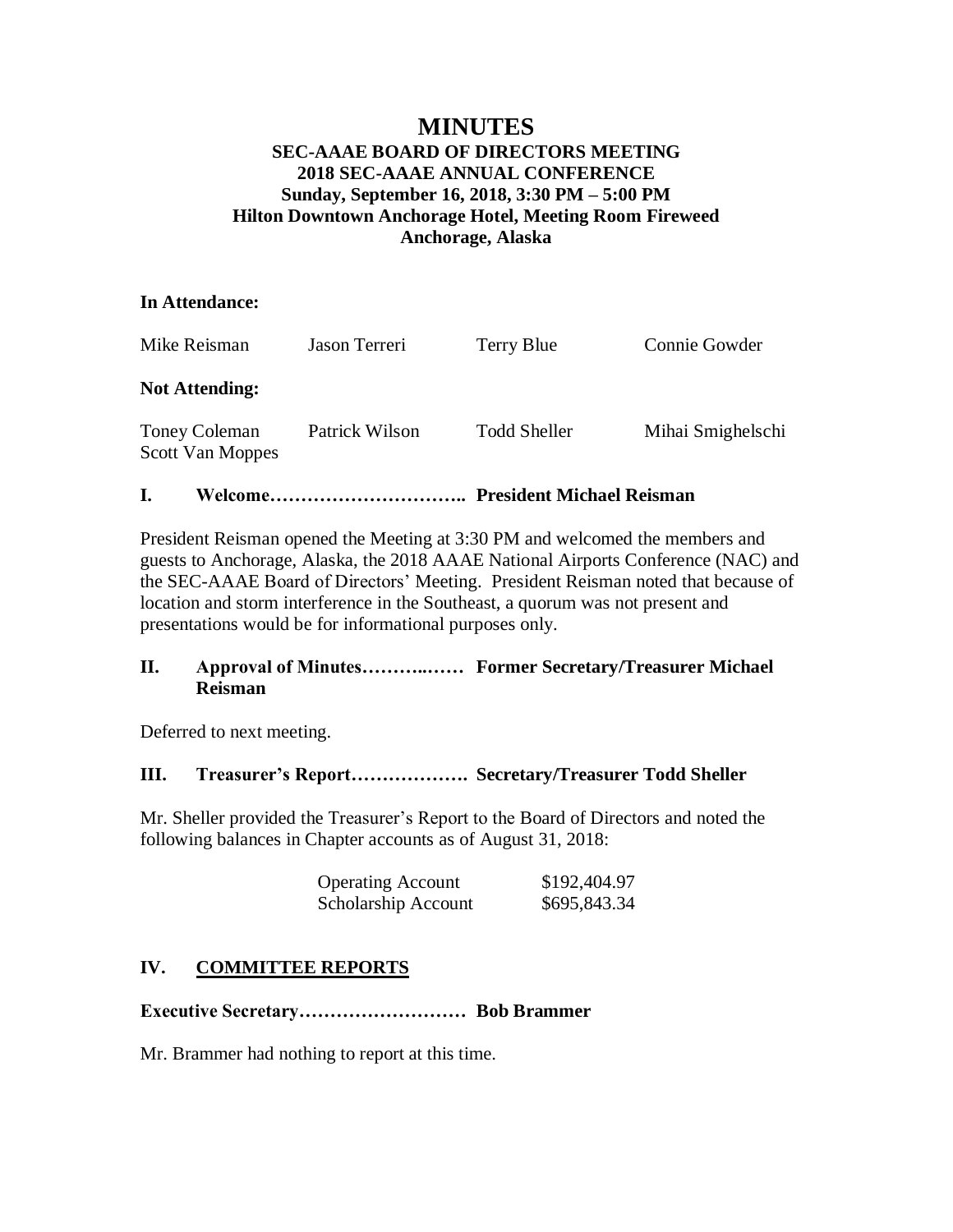#### **2018 SEC-AAAE Annual Conference……Richard Tucker, Chairman**

On behalf of Mr. Tucker and his outstanding conference committee, Mr. Kevin Vandeberg, via teleconference, reported conference income of \$134,194.00 thereby setting a new record for conference proceeds. Mr. Vandeberg reported 344 registrants with 34 sponsors in attendance. Mr. Vandeberg received an ovation for the good works of the Huntsville Conference Committee.

## **2019 AAAE/SEC-AAAE Finance & Administration Conference………………Perry Miller, Chairman Carol Gaddis, Madam Co-Chairman**

Mr. Miller noted the F&A Conference would be held in St. Pete/Clearwater, Florida on February 10-12, 2019. Conference planning is underway. Additional information will be provided to the membership closer to the conference date.

## **2019 SEC-AAAE Annual Conference…... Scott Van Moppes, Chairman**

Mr. Van Moppes noted the Conference would be held March 31 – April 2, 2019 at the Embassy Suites – Oceanfront at Kingston Plantation. The room rate is \$159 per night which includes a manager's reception each evening and a buffet breakfast each morning. The band *America* will perform at the House of Blues. The attendees will be entertained by a host of interesting speakers. The recent storm that affected the Myrtle Beach area should have no bearing on the conference.

## **2020 SEC-AAAE Annual Conference……Ron Mathieu, Chairman**

Mr. Mathieu was not in attendance. Mr. Brammer reported the conference is scheduled for March 27-31, 2020. The Conference will be held at the Marriott Hotel & Convention Center. Room rates are \$149 and conference planning is underway.

#### **Professional Education Committee……… Tommy Bibb, Chairman**

Mr. Bibb noted that he has seven individuals in the pipeline for their AAE oral examinations. Mr. Bibb thanked Mr. Cyrus Callum for his participation and support.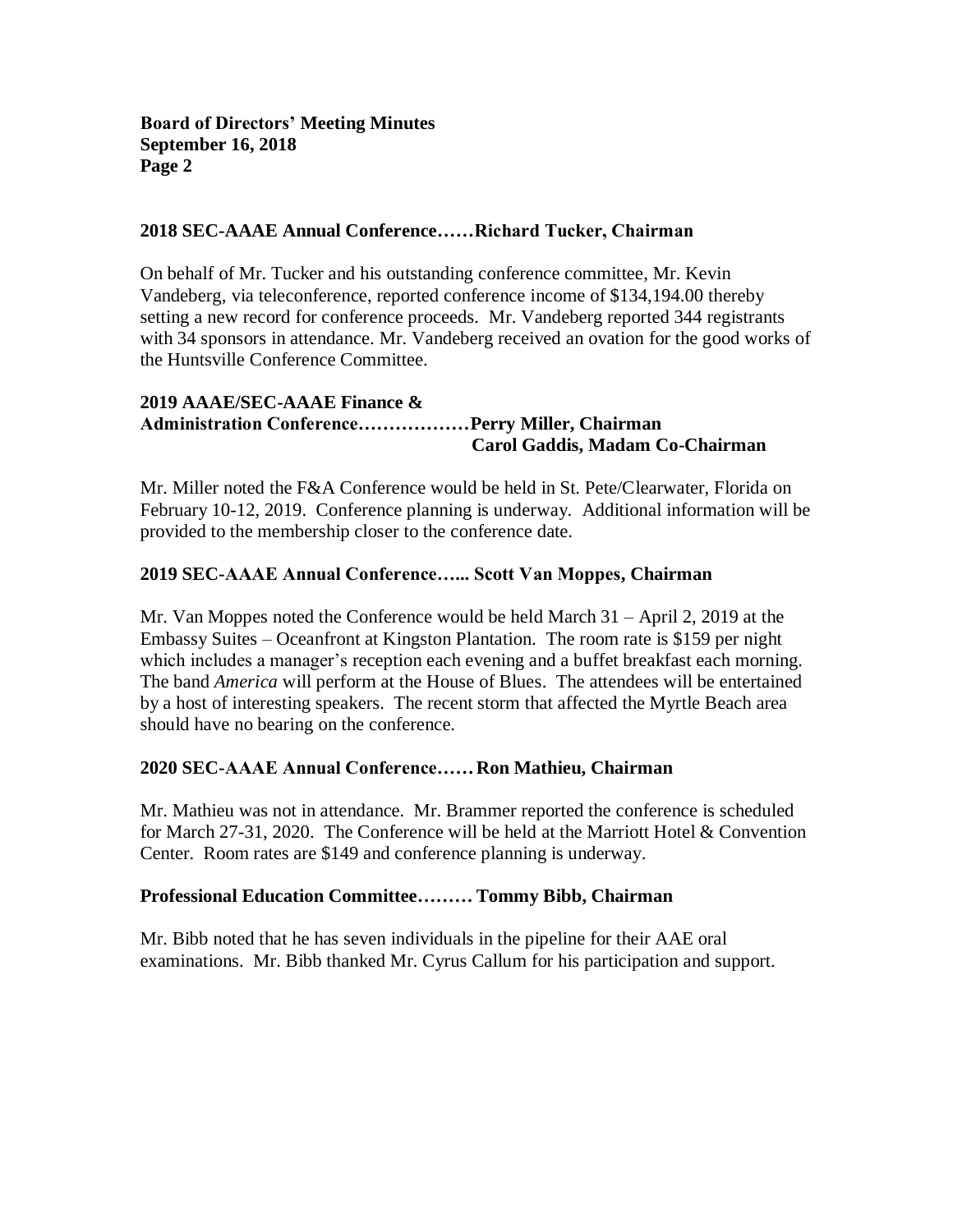**Student Scholarship & Academic Outreach Committee…………………....... Patrick Wilson, Chairman Brent Brown, Co-Vice Chairman Travis Crilly, Co-Vice Chairman Nina MacPherson, Co-Vice Chairman Herbert Judon, Co-Vice Chairman**

Mr. Brown reported the Student Scholarship and Academic Outreach Committee is rich in membership and effort as we transition into Fall 2018. New members Nina MacPherson, CM (North Perry Airport) and Herbert Judon, AAE (Augusta Regional Airport) joined the committee this summer and are excited to support committee efforts and the SEC AAAE Board. To date, the committee has allocated 6 of the 7 available internship grants for FY19 and have opened up the 2018 Student Scholarship Application solicitation (ending 10/25/2018) with our designate partner institutions. Upon conclusion of the application window, the committee, in coordination with our scholarship management group, will work with the Board and President Reisman to distribute FY19 scholarship funds.

## **Membership Development**

## **Committee……………………………….... April Cameron, Madam Chairman Ryan Betcher, Vice-Chairman**

Ms. Cameron and Mr. Betcher were not in attendance. Mr. Brammer noted eight new members have joined the Chapter thus far this fiscal year.

## **Corporate Liaison Committee………….... John Carrigan, Chairman**

Mr. Carrigan was not in attendance. Ms. Gowder reported recurring committee conference calls will begin the month of October with the first topics to include:

- 1. Corporate Member support opportunities for the Southeast Airports Disaster Operations Group (SEADOG). The Committee will discuss how to establish a formal support network.
- 2. PDH course planning for the upcoming annual meeting for engineers and architects.
- 3. A timeline briefing of the this year's upcoming SEC-AAAE Corporate Awards.

Mr. Carrigan, the Committee Chairman, has participated in SEADOG conference calls in advance of Hurricane Florence and has offered assistance in coordinating damage assessment efforts with Committee members if needed post storm. The SEC-AAAE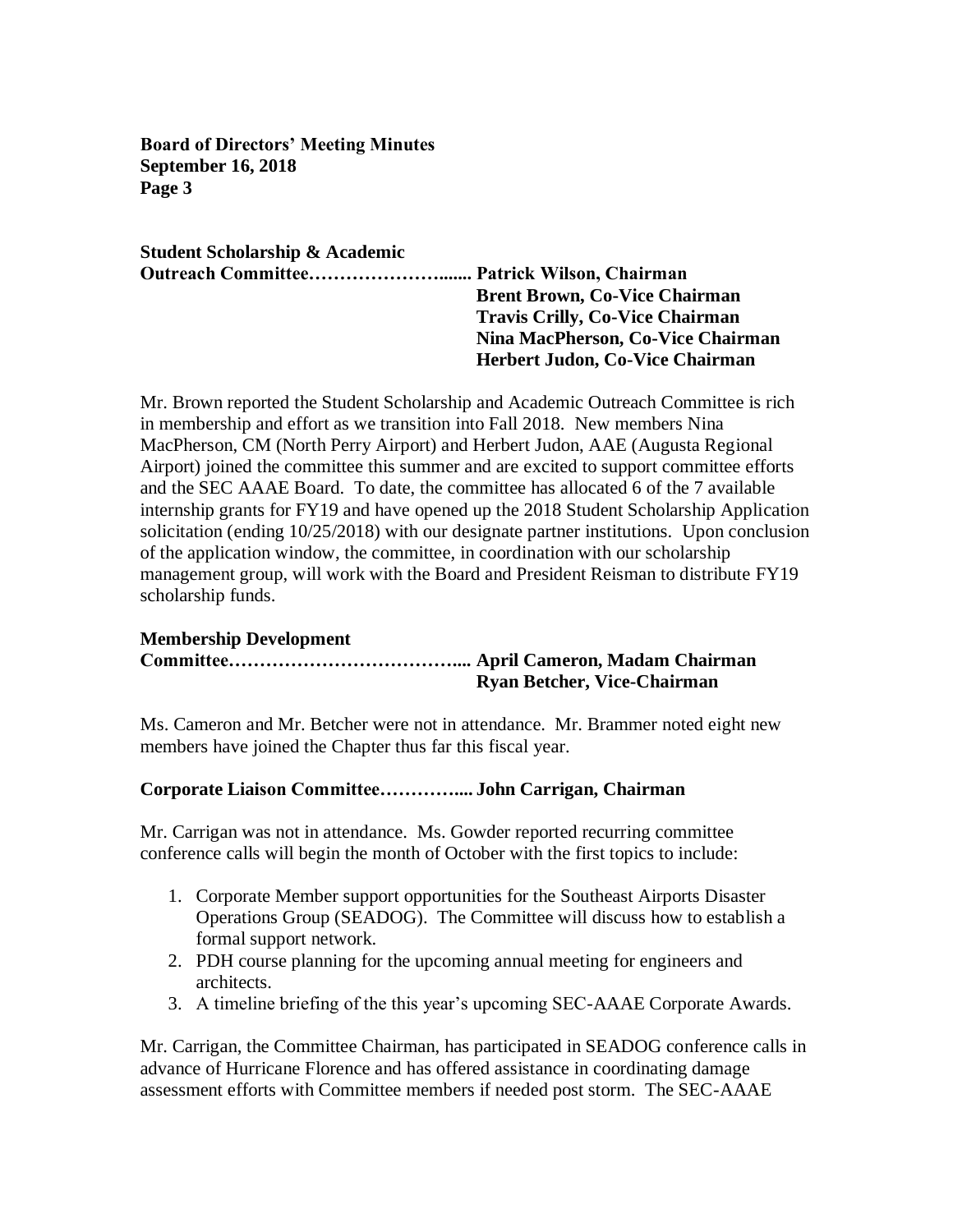Corporate Awards process is anticipated to begin at the start of the new year with a call for nominations letter.

## **Conference Site Selection Committee…… Dave King, Chairman**

Mr. King provided the following report:

The committee members have been finalized as follows:

- David King: Gresham, Smith and Partners, Chairman
- Jack Christine, A.A.E.: CLT
- Connie Gowder: Connico
- Scott Van Moppes, A.A.E.: MYR
- Patrick Wilson, A.A.E.: TRI

We will be scheduling our first conference call to occur in September with goal of issuing the Request for Proposal by January 11, 2019, with receipt due on February 22, 2019 so that we can hold the interviews at the SEC-AAAE Annual Conference on Saturday March 30, 2019 in Myrtle Beach, SC.

## **Conference Financial Oversight**

## **Committee…................................................ Judi Olmstead, Chairman**

Ms. Olmstead was not in attendance. Mr. Brammer noted that Ms. Olmstead reported she had reviewed the documents submitted by AAAE for the 2018 Finance & Administration Conference and the documents provided by the Huntsville-Madison County Airport Authority for the 2018 SEC-AAAE Annual Conference. She added that the documents provided were in order and may be submitted to the SEC-AAAE auditors for additional review.

## **Emerging Airport Leaders Program…… Jason Terreri, Chairman**

Over the past few months the EALP steering committee has been working to revamp the program based on the feedback from the Board and our own discussions with other professionals in the industry. We would like to present the new program to the Board so we can kick-off the EALP Class of 2019. A position paper on the revised program was presented to the Board and by consensus, the Board members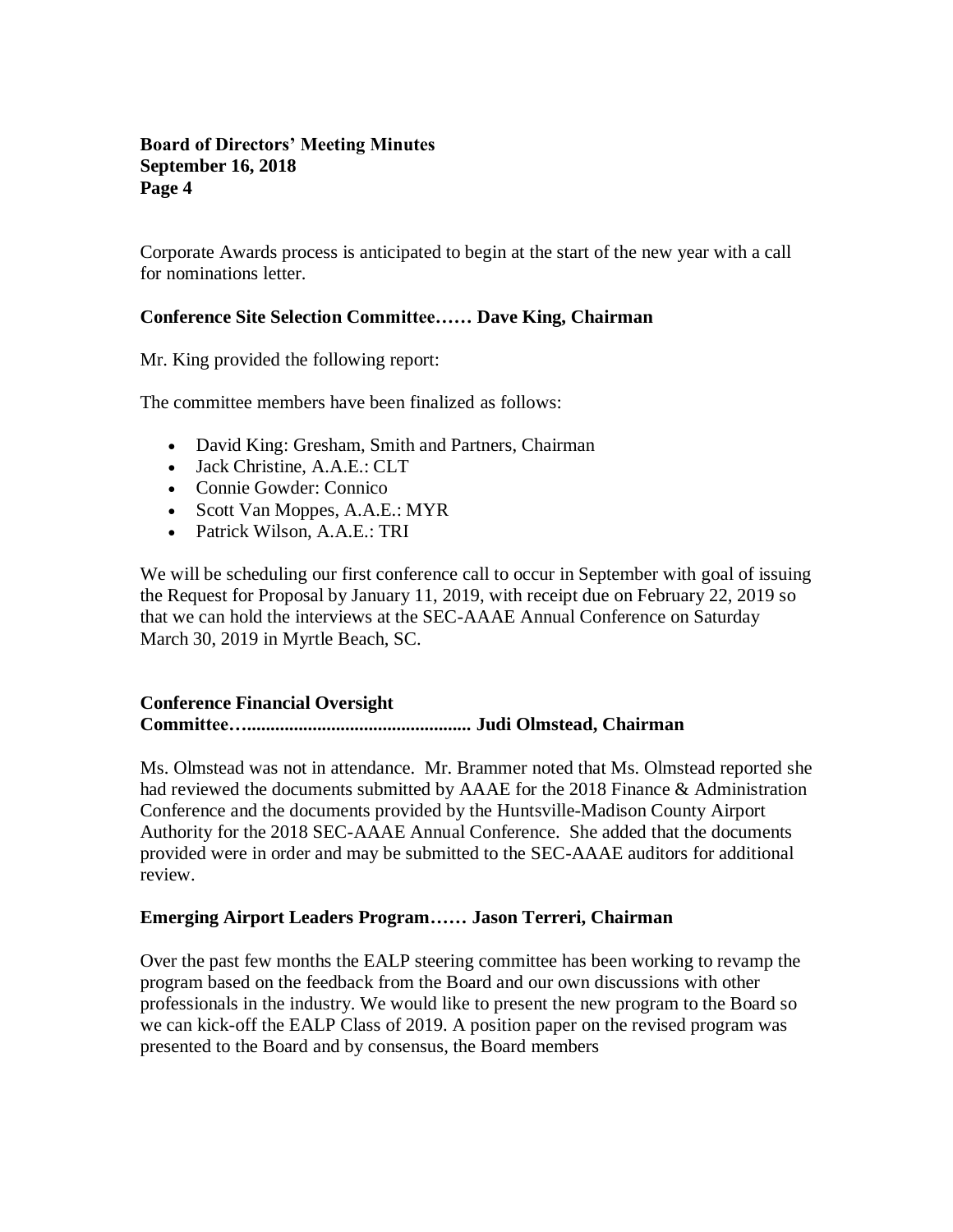## **Resolutions & Bylaws…………………….. Bob Brammer, Chairman**

Mr. Brammer had nothing to report at this time.

## **Nominations Committee…………………..Toney Coleman**

Mr. Coleman had nothing to report at this time.

## **"Goal Digger Program"………………........Judi Olmstead, Madam Chairman**

Ms. Olmstead was not in attendance. Mr. Brammer noted that the most recent Goal Digger seminar was held Monday, August 13, 2018 in Charlotte, North Carolina. There were 73 registrations, thereby setting a new record for registrations. Although the seminar is budgeted at \$15,000 annually, it is thus far self-sustaining. Ms. Olmstead received an ovation for her good works.

## **Marketing & Communications………….. Carol Gaddis, Madam Chairman**

Ms. Gaddis noted the goals of the Committee are to manage the public's perception of the organization's product and brand and refine marketing goals and strategies of the Southeast Chapter. She provided an extensive overview of the Committee's proposals and President Reisman noted the Board will take the proposals under consideration for the next meeting.

## **V. Old Business**

There was no old business.

## **VI. New Business**

There was no new business.

## **VII. Announcements**

## **VIII. Adjournment**

There being no further business to come before the Board, President Reisman adjourned the meeting at 4:24 PM.